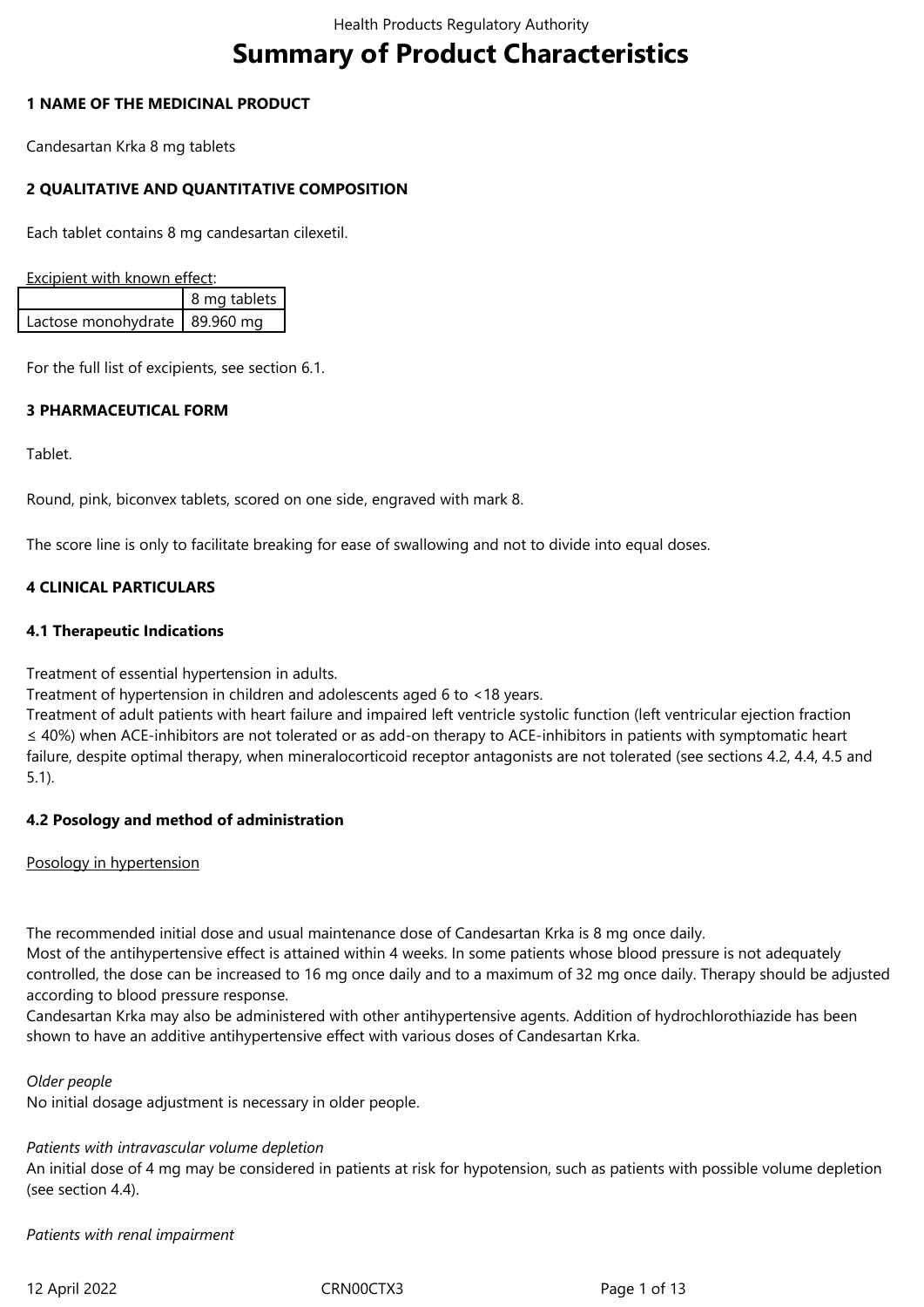The starting dose is 4 mg in patients with renal impairment, including patients on haemodialysis. The dose should be titrated according to response. There is limited experience in patients with very severe or end-stage renal impairment (CI creatinine <15 ml/min) (see section 4.4).

## *Patients with hepatic impairment*

An initial dose of 4 mg once daily is recommended in patients with mild to moderate hepatic impairment. The dose may be adjusted according to response. Candesartan Krka is contraindicated in patients with severe hepatic impairment and/or cholestasis (see sections 4.3 and 5.2).

## *Black patients*

The antihypertensive effect of candesartan is less pronounced in black patients than in non-black patients. Consequently, uptitration of Candesartan Krka and concomitant therapy may be more frequently needed for blood pressure control in black than non-black patients (see section 5.1).

# *Paediatric population*

## *Children and adolescents aged 6 to <18 years:*

The recommended starting dose is 4 mg once daily.

- For patients weighing < 50 kg: In some patients whose blood pressure is not adequately controlled, the dose can be increased to a maximum of 8 mg once daily.

- For patients weighing ≥ 50 kg: In some patients whose blood pressure is not adequately controlled, the dose can be increased to 8 mg once daily and then to 16 mg once daily if needed (see section 5.1).

Doses above 32 mg have not been studied in paediatric patients.

Most of the antihypertensive effect is attained within 4 weeks.

For children with possible intravascular volume depletion (e.g., patients treated with diuretics, particularly those with impaired renal function), Candesartan Krka treatment should be initiated under close medical supervision and a lower starting dose than the general starting dose above should be considered (see section 4.4).

Candesartan Krka has not been studied in children with glomerular filtration rate less than 30 ml/min/1.73m2 (see section 4.4).

#### *Black paediatric patients*

The antihypertensive effect of candesartan is less pronounced in black patients than in nonblack patients. (see section 5.1).

#### *Children aged 1 year to <6 years*

The safety and efficacy in children aged 1 to <6 years of age has not been established. Currently available data are described in section 5.1 but no recommendation on a posology can be made.

Candesartan Krka is contraindicated in children aged below 1 year (see section 4.3).

#### Posology in heart failure

The usual recommended initial dose of Candesartan Krka is 4 mg once daily. Up-titration to the target dose of 32 mg once daily (maximum dose) or the highest tolerated dose is done by doubling the dose at intervals of at least 2 weeks (see section 4.4). Evaluation of patients with heart failure should always comprise assessment of renal function including monitoring of serum creatinine and potassium.

Candesartan Krka can be administered with other heart failure treatment, including ACE-inhibitors, beta-blockers, diuretics and digitalis or a combination of these medicinal products. Candesartan Krka may be co-administered with an ACE-inhibitor in patients with symptomatic heart failure despite optimal standard heart failure therapy when mineralocorticoid receptor antagonists are not tolerated. The combination of an ACE-inhibitor, a potassium-sparing diuretic and Candesartan Krka is not recommended and should be considered only after careful evaluation of the potential benefits and risks (see sections 4.4, 4.8 and 5.1).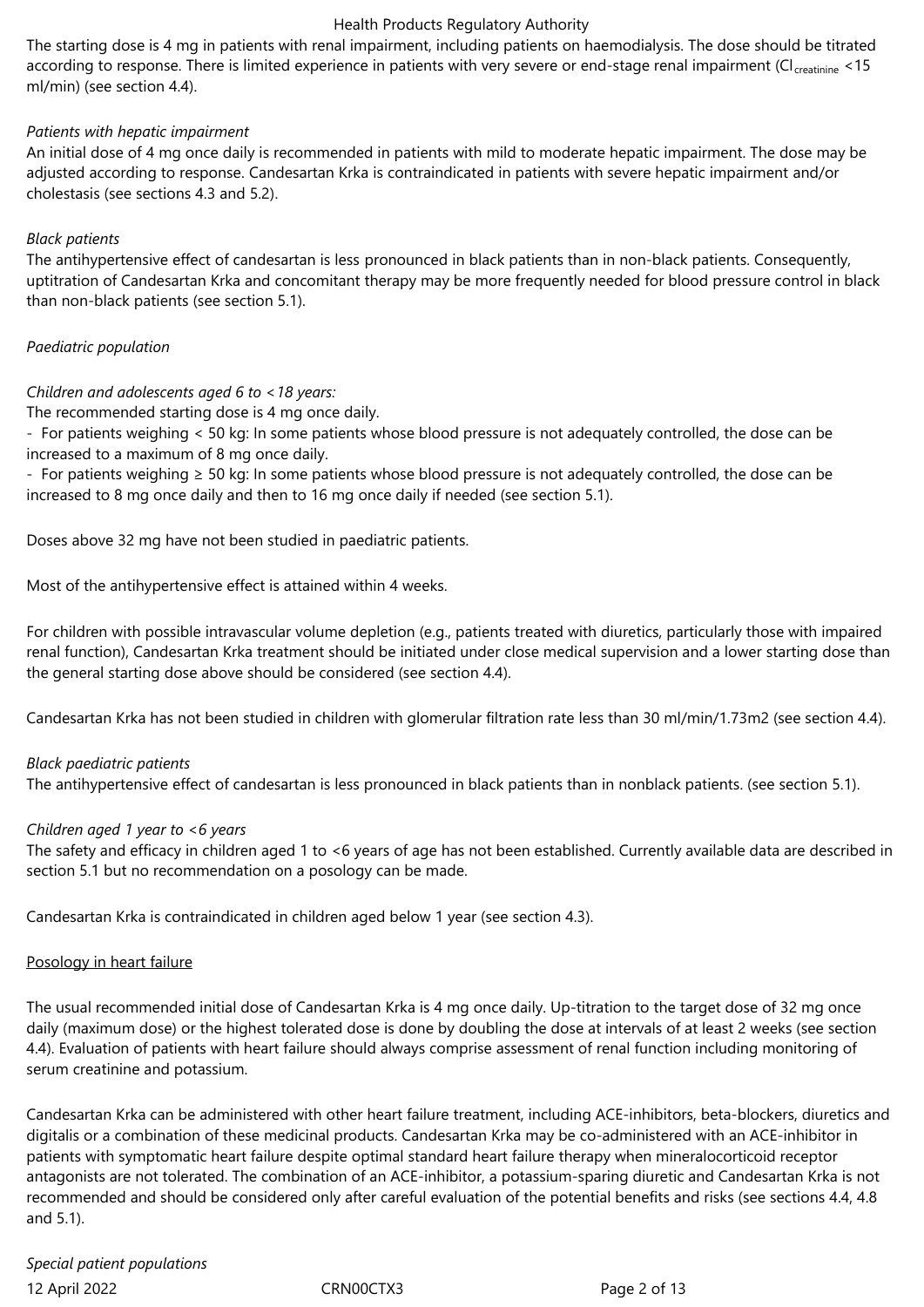No initial dose adjustment is necessary for elderly patients or in patients with intravascular volume depletion, renal impairment or mild to moderate hepatic impairment.

#### Paediatric population

The safety and efficacy of Candesartan Krka in children aged between birth and 18 years have not been established in the treatment of heart failure. No data are available.

### Method of administration

Oral use. Candesartan Krka should be taken once daily with or without food. The bioavailability of candesartan is not affected by food.

## **4.3 Contraindications**

Hypersensitivity to the active substance or to any of the excipients listed in section 6.1.

Second and third trimester of pregnancy (see sections 4.4 and 4.6).

Severe hepatic impairment and/or cholestasis.

Children aged below 1 year (see section 5.3).

The concomitant use of Candesartan Krka with aliskiren-containing products is contraindicated in patients with diabetes mellitus or renal impairment (GFR < 60 ml/min/1.73 m<sup>2</sup>) (see sections 4.5 and 5.1).

## **4.4 Special warnings and precautions for use**

## Renal impairment

As with other agents inhibiting the renin-angiotensin-aldosterone system, changes in renal function may be anticipated in susceptible patients treated with Candesartan Krka.

When Candesartan Krka is used in hypertensive patients with renal impairment, periodic monitoring of serum potassium and creatinine levels is recommended. There is limited experience in patients with very severe or end-stage renal impairment (Cl<sub>creatinine</sub> < 15 ml/min). In these patients Candesartan Krka should be carefully titrated with thorough monitoring of blood pressure.

Evaluation of patients with heart failure should include periodic assessments of renal function, especially in elderly patients 75 years or older, and patients with impaired renal function. During dose titration of Candesartan Krka, monitoring of serum creatinine and potassium is recommended. Clinical trials in heart failure did not include patients with serum creatinine > 265 μmol/L (>3 mg/dl).

#### Concomitant therapy with an ACE inhibitor in heart failure

The risk of adverse reactions, especially hypotension, hyperkalaemia and decreased renal function (including acute renal failure), may increase when Candesartan Krka is used in combination with an ACE-inhibitor. Triple combination of an ACE-inhibitor, a mineralocorticoid receptor antagonist and candesartan is also not recommended. Use of these combinations should be under specialist supervision and subject to frequent close monitoring of renal function, electrolytes and blood pressure.

ACE-inhibitors and angiotensin II receptor blockers should not be used concomitantly in patients with diabetic nephropathy.

# **Haemodialysis**

During dialysis the blood pressure may be particularly sensitive to  $AT_1$ -receptor blockade as a result of reduced plasma volume and activation of the renin-angiotensin-aldosterone system. Therefore Candesartan Krka should be carefully titrated with thorough monitoring of blood pressure in patients on haemodialysis.

#### Renal artery stenosis

12 April 2022 CRN00CTX3 Page 3 of 13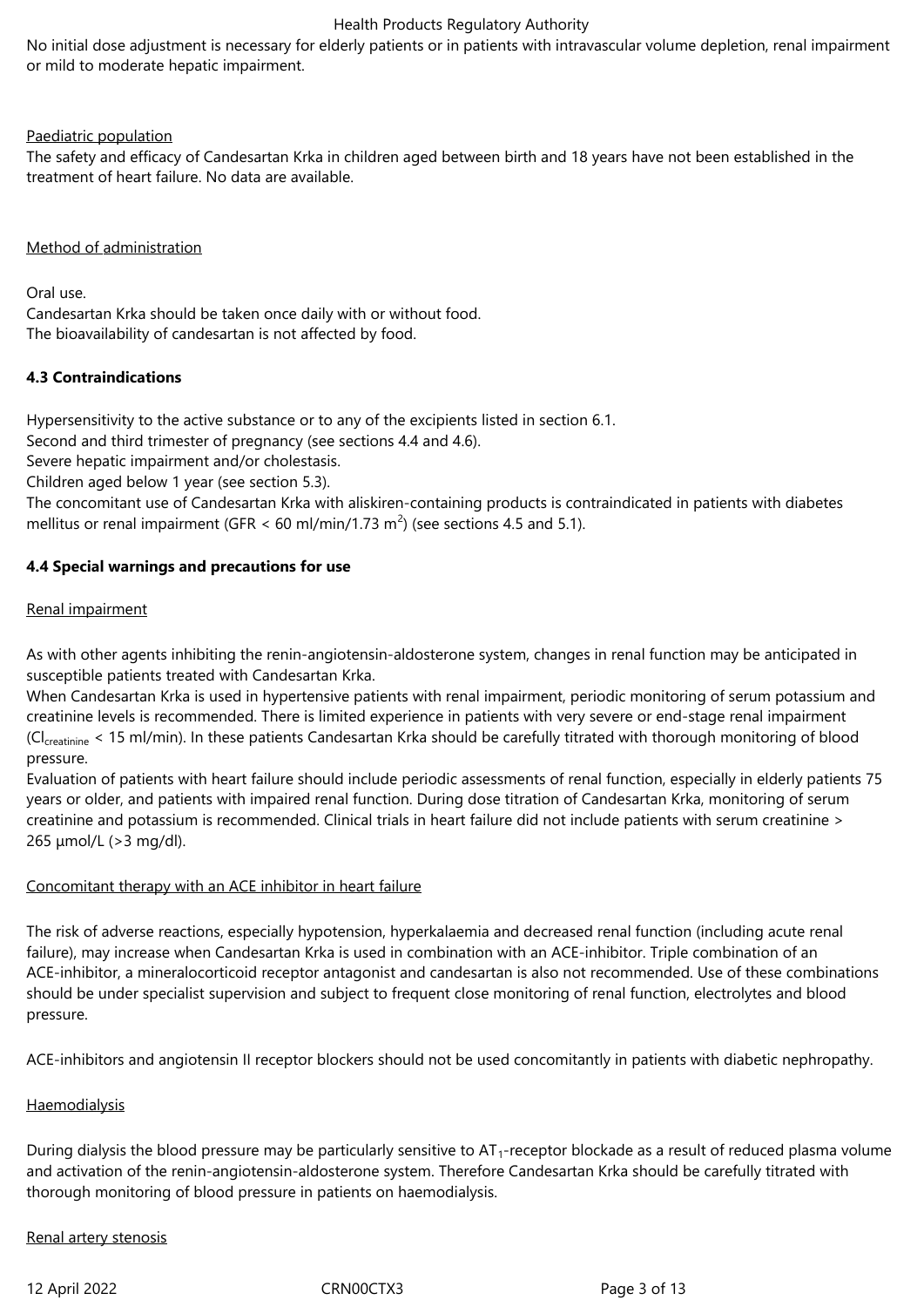Medicinal products that affect the renin-angiotensin-aldosterone system, including angiotensin II receptor antagonists (AIIRAs), may increase blood urea and serum creatinine in patients with bilateral renal artery stenosis or stenosis of the artery to a solitary kidney.

## Kidney transplantation

There is no experience regarding the administration of Candesartan Krka in patients with a recent kidney transplantation.

## **Hypotension**

Hypotension may occur during treatment with Candesartan Krka in heart failure patients. It may also occur in hypertensive patients with intravascular volume depletion such as those receiving high dose diuretics. Caution should be observed when initiating therapy and correction of hypovolemia should be attempted.

## Anaesthesia and surgery

Hypotension may occur during anaesthesia and surgery in patients treated with angiotensin II antagonists due to blockade of the renin-angiotensin system. Very rarely, hypotension may be severe such that it may warrant the use of intravenous fluids and/or vasopressors.

## Aortic and mitral valve stenosis (obstructive hypertrophic cardiomyopathy)

As with other vasodilators, special caution is indicated in patients suffering from haemodynamically relevant aortic or mitral valve stenosis, or obstructive hypertrophic cardiomyopathy.

## Primary hyperaldosteronism

Patients with primary hyperaldosteronism will not generally respond to antihypertensive medicinal products acting through inhibition of the renin-angiotensin-aldosterone system. Therefore, the use of Candesartan Krka is not recommended.

#### Hyperkalaemia

Concomitant use of Candesartan Krka with potassium-sparing diuretics, potassium supplements, salt substitutes containing potassium, or other medicinal products that may increase potassium levels (e.g. heparin) may lead to increases in serum potassium in hypertensive patients. Monitoring of potassium should be undertaken as appropriate. In heart failure patients treated with Candesartan Krka, hyperkalaemia may occur. Periodic monitoring of serum potassium is recommended. The combination of an ACE inhibitor, a potassium-sparing diuretic (e.g. spironolactone) and Candesartan Krkais not recommended and should be considered only after careful evaluation of the potential benefits and risks.

#### **General**

In patients whose vascular tone and renal function depend predominantly on the activity of the renin-angiotensin-aldosterone system (e.g. patients with severe congestive heart failure or underlying renal disease, including renal artery stenosis), treatment with other medicinal products that affect this system has been associated with acute hypotension, azotaemia, oliguria or, rarely, acute renal failure. The possibility of similar effects cannot be excluded with AIIRAs. As with any antihypertensive agent, excessive blood pressure decrease in patients with ischaemic cardiopathy or ischaemic cerebrovascular disease could result in a myocardial infarction or stroke.

The antihypertensive effect of candesartan may be enhanced by other medicinal products with blood pressure lowering properties, whether prescribed as an antihypertensive or prescribed for other indications.

# **Pregnancy**

AIIRAs should not be initiated during pregnancy. Unless continued AIIRA therapy is considered essential, patients planning pregnancy should be changed to alternative antihypertensive treatments which have an established safety profile for use in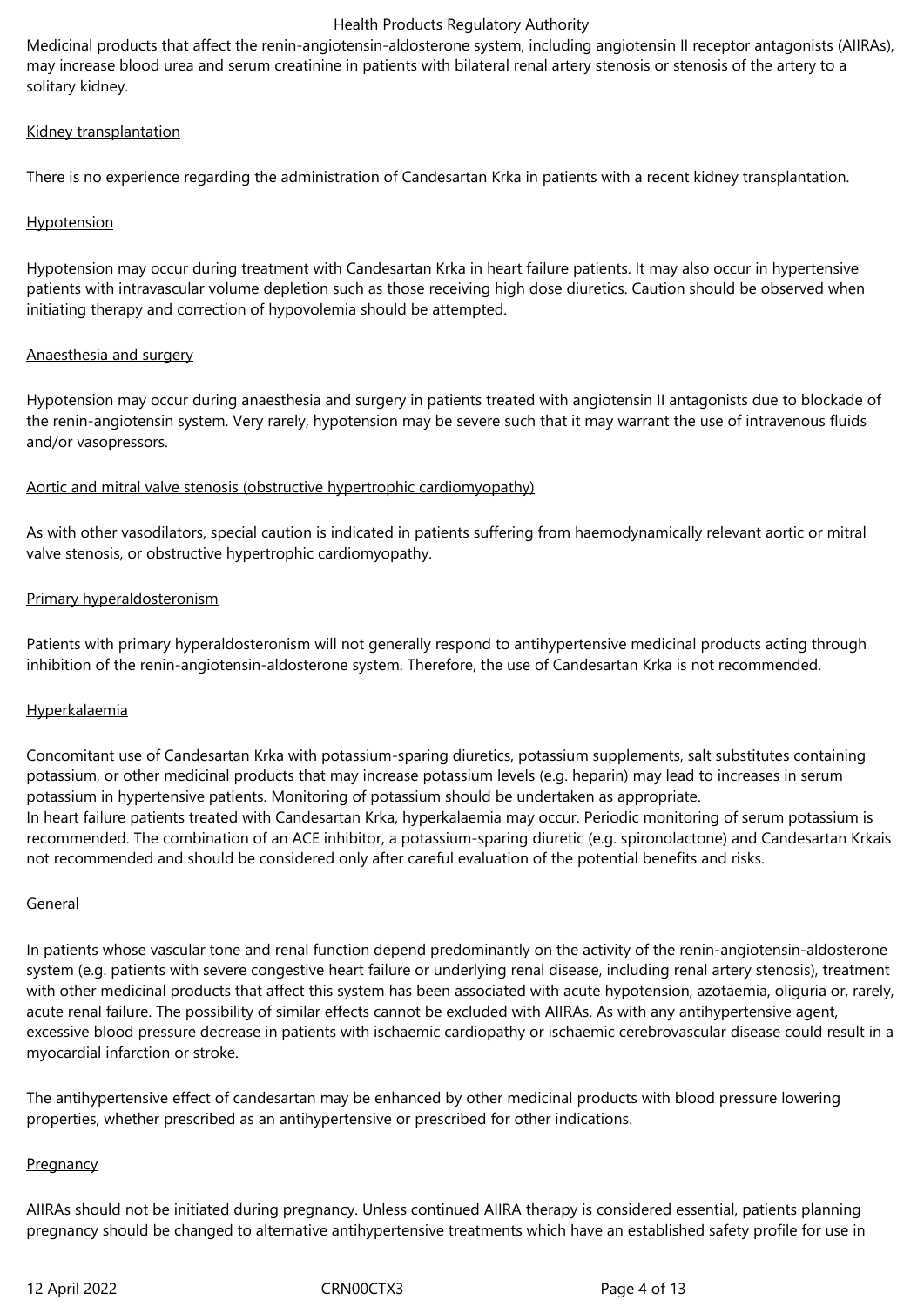pregnancy. When pregnancy is diagnosed, treatment with angiotensin II receptor antagonists should be stopped immediately, and, if appropriate, alternative therapy should be started (see sections 4.3 and 4.6).

# Dual blockade of the renin-angiotensin-aldosterone system (RAAS)

There is evidence that the concomitant use of ACE-inhibitors, angiotensin II receptor blockers or aliskiren increases the risk of hypotension, hyperkalaemia and decreased renal function (including acute renal failure). Dual blockade of RAAS through the combined use of ACE-inhibitors, angiotensin II receptor blockers or aliskiren is therefore not recommended (see sections 4.5 and 5.1).

If dual blockade therapy is considered absolutely necessary, this should only occur under specialist supervision and subject to frequent close monitoring of renal function, electrolytes and blood pressure.

ACE-inhibitors and angiotensin II receptor blockers should not be used concomitantly in patients with diabetic nephropathy.

#### Paediatric population

Use in paediatric patients including patients with renal impairment Candesartan Krka has not been studied in children with a glomerular filtration rate less than 30 ml/min/1.73m<sup>2</sup> (see section 4.2).

For children with possible intravascular volume depletion (e.g. patients treated with diuretics, particularly those with impaired renal function), candesartan treatment should be initiated under close medical supervision and a lower starting dose should be considered (see section 4.2).

In post-menarche patients the possibility of pregnancy should be evaluated on a regular basis. Appropriate information should be given and/or action taken to prevent the risk of exposure during pregnancy (see sections 4.3 and 4.6).

#### *Lactose*

Patients with rare hereditary problems of galactose intolerance, total lactase deficiency or glucose-galactose malabsorption should not take this medicine.

#### *Sodium*

This medicine contains less than 1 mmol sodium (23 mg) per tablet, that is to say essentially "sodium-free".

#### **4.5 Interaction with other medicinal products and other forms of interactions**

Compounds which have been investigated in clinical pharmacokinetic studies include hydrochlorothiazide, warfarin, digoxin, oral contraceptives (i.e. ethinylestradiol/ levonorgestrel), glibenclamide, nifedipine and enalapril. No clinically significant pharmacokinetic interactions with these medicinal products have been identified.

Concomitant use of potassium-sparing diuretics, potassium supplements, salt substitutes containing potassium, or other medicinal products (e.g. heparin) may increase potassium levels. Monitoring of potassium should be undertaken as appropriate (see section 4.4).

Reversible increases in serum lithium concentrations and toxicity have been reported during concomitant administration of lithium with ACE inhibitors. A similar effect may occur with AIIRAs. Use of candesartan with lithium is not recommended. If the combination proves necessary, careful monitoring of serum lithium levels is recommended.

When AIIRAs are administered simultaneously with non-steroidal anti-inflammatory drugs (NSAIDs) (i.e. selective COX-2 inhibitors, acetylsalicylic acid (> 3g/day) and non-selective NSAIDs), attenuation of the antihypertensive effect may occur.

As with ACE inhibitors, concomitant use of AIIRAs and NSAIDs may lead to an increased risk of worsening of renal function, including possible acute renal failure, and an increase in serum potassium, especially in patients with poor pre-existing renal function. The combination should be administered with caution, especially in the elderly. Patients should be adequately hydrated and consideration should be given to monitoring renal function after initiation of concomitant therapy, and periodically thereafter.

Clinical trial data has shown that dual blockade of the renin-angiotensin-aldosterone-system (RAAS) through the combined use of ACE-inhibitors, angiotensin II receptor blockers or aliskiren is associated with a higher frequency of adverse events such as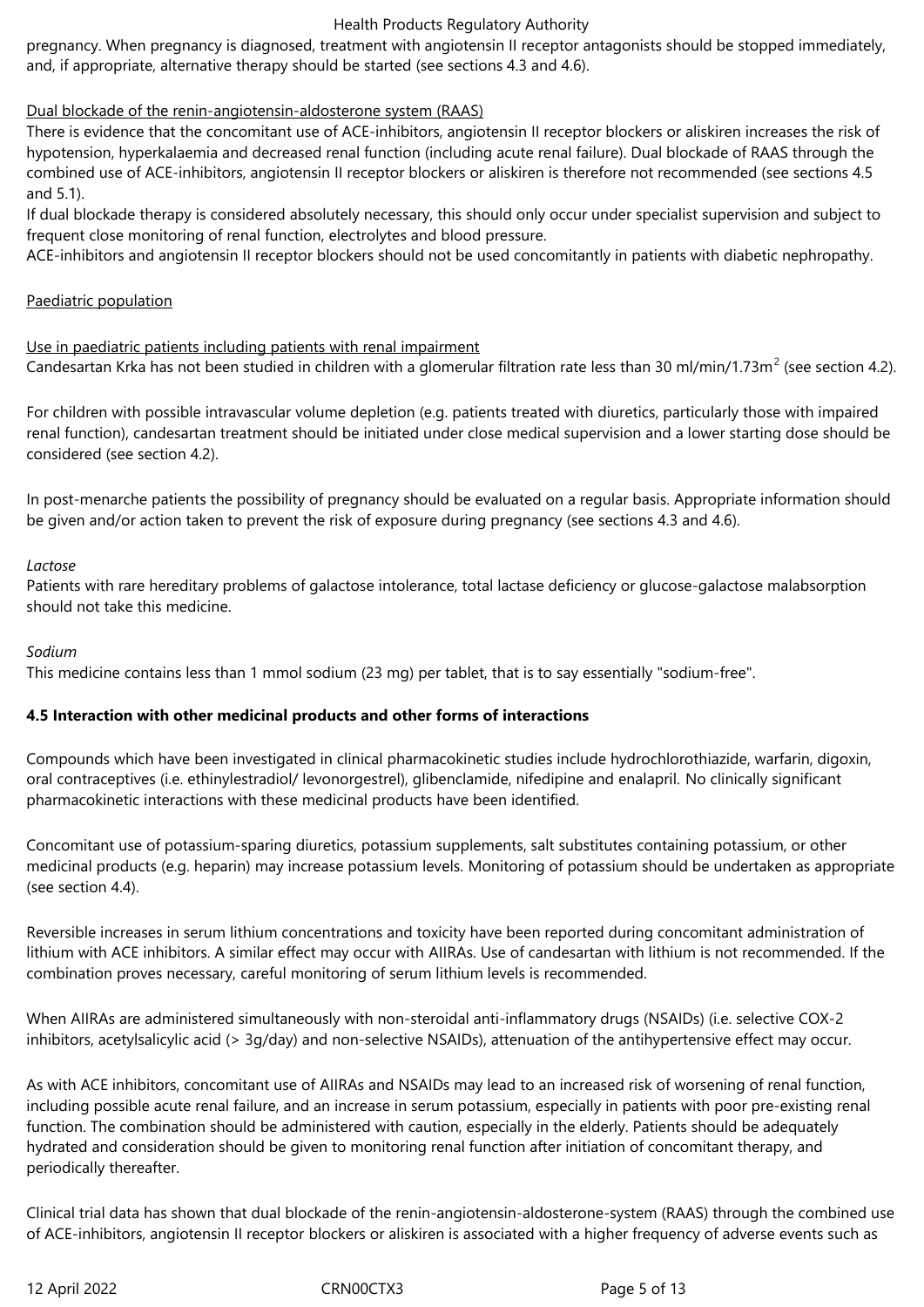hypotension, hyperkalaemia and decreased renal function (including acute renal failure) compared to the use of a single RAAS-acting agent (see sections 4.3, 4.4 and 5.1).

# *Paediatric population*

Interaction studies have only been performed in adults.

# **4.6 Fertility, pregnancy and lactation**

**Pregnancy** 

The use of AIIRAs is not recommended during the first trimester of pregnancy (see section 4.4).The use of AIIRAs is contraindicated during the second and third trimesters of pregnancy (see sections 4.3 and 4.4).

Epidemiological evidence regarding the risk of teratogenicity following exposure to ACE inhibitors during the first trimester of pregnancy has not been conclusive; however a small increase in risk cannot be excluded. Whilst there are no controlled epidemiological data on the risk with AIIRAs, similar risks may exist for this class of drug. Unless continued AIIRAtherapy is considered essential, patients planning pregnancy should be changed to alternative anti-hypertensive treatments which have an established safety profile for use in pregnancy. When pregnancy is diagnosed, treatment with AIIRAs should be stopped immediately, and, if appropriate, alternative therapy should be started.

Exposure to AIIRAtherapy during the second and third trimesters is known to induce human fetotoxicity (decreased renal function, oligohydramnios, skull ossification retardation) and neonatal toxicity (renal failure, hypotension, hyperkalaemia) (See section 5.3).

Should exposure to AIIRAs have occurred from the second trimester of pregnancy, ultrasound check of renal function and skull is recommended.

Infants whose mothers have taken AIIRAs should be closely observed for hypotension (see sections 4.3 and 4.4).

### **Breastfeeding**

Because no information is available regarding the use of Candesartan Krka during breastfeeding, Candesartan Krka is not recommended and alternative treatments with better established safety profiles during breast-feeding are preferable, especially while nursing a newborn or preterm infant.

#### **4.7 Effects on ability to drive and use machines**

No studies on the effects on the ability to drive and use machines have been performed. However, it should be taken into account that occasionally dizziness or weariness may occur during treatment with Candesartan Krka.

#### **4.8 Undesirable effects**

#### Treatment of hypertension

In controlled clinical studies adverse reactions were mild and transient. The overall incidence of adverse events showed no association with dose or age. Withdrawals from treatment due to adverse events were similar with candesartan cilexetil (3.1%) and placebo (3.2%).

In a pooled analysis of clinical trial data of hypertensive patients, the following adverse reactions with candesartan cilexetil were defined based on an incidence of adverse events with candesartan cilexetil at least 1% higher than the incidence seen with placebo. By this definition, the most commonly reported adverse reactions were dizziness/vertigo, headache and respiratory infection.

The table below presents adverse reactions from clinical trials and post-marketing experience.

The frequencies used in the tables throughout this section are:

- Very common (≥1/10)

- Common (≥1/100 to <1/10)
- Uncommon (≥1/1,000 to <1/100)

12 April 2022 CRN00CTX3 Page 6 of 13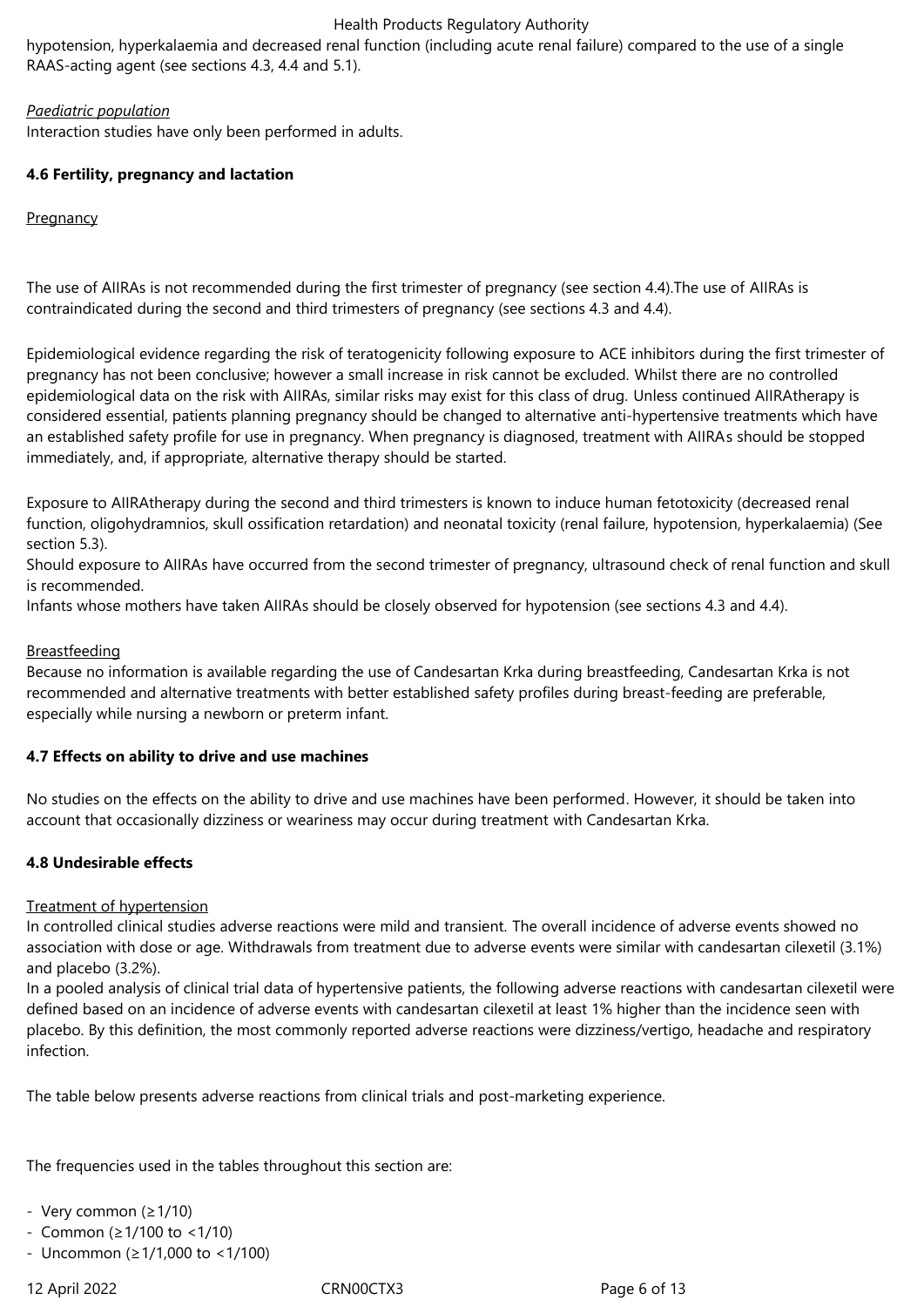- Rare (≥1/10,000 to <1/1,000)

- Very rare (<1/10,000), not known (cannot be estimated from the available data)

| <b>System Organ Class</b>                       | <b>Frequency</b> | <b>Undesirable Effect</b>                                                              |
|-------------------------------------------------|------------------|----------------------------------------------------------------------------------------|
| Infections and infestations                     | Common           | Respiratory infection                                                                  |
| Blood and lymphatic system disorders            | Very rare        | Leukopenia, neutropenia and agranulocytosis                                            |
| Metabolism and nutrition disorders              | Very rare        | Hyperkalaemia, hyponatraemia                                                           |
| Nervous system disorders                        | Common           | Dizziness/vertigo, headache                                                            |
| Respiratory, thoracic and mediastinal disorder  | Very rare        | Cough                                                                                  |
| Gastrointestinal disorders                      | Very rare        | Nausea                                                                                 |
|                                                 | Not known        | Diarrhoea                                                                              |
| Hepato-biliary disorders                        | Very rare        | Increased liver enzymes, abnormal hepatic function or hepatitis                        |
| Skin and subcutaneous tissue disorders          | Very rare        | Angioedema, rash, urticaria, pruritus                                                  |
| Musculoskeletal and connective tissue disorders | Very rare        | Back pain, arthralgia, myalgia                                                         |
| Renal and urinary disorders                     | Very rare        | Renal impairment, including renal failure in susceptible<br>patients (see section 4.4) |

# *Laboratory findings*

In general, there were no clinically important influences of candesartan cilexetil on routine laboratory variables. As for other inhibitors of the renin-angiotensin-aldosterone system, small decreases in haemoglobin have been seen. No routine monitoring of laboratory variables is usually necessary for patients receiving candesartan cilexetil. However, in patients with renal impairment, periodic monitoring of serum potassium and creatinine levels is recommended.

# *Paediatric population*

The safety of candesartan cilexetil was monitored in 255 hypertensive children and adolescents, aged 6 to <18 years old, during a 4 week clinical efficacy study and a 1 year open label study (see section 5.1). In nearly all different system organ classes, the frequency of adverse events in children are within common/uncommon range. Whilst the nature and severity of the adverse events are similar to those in adults (see the table above), the frequency of all adverse events are higher in children and adolescent, particularly in:

- Headache, dizziness and upper respiratory tract infection, are "very common" (ie, ≥1/10) in children and common (≥ 1/100 to
- $<$  1/10) in adults.
- Cough is "very common" (ie, > 1/10) in children and very rare (<1/10,000) in adults.
- Rash is "common" (ie,  $\geq$ 1/100 to <1/10) in children and "very rare" (<1/10,000) in adults.

- Hyperkalemia, hyponatraemia and abnormal liver function are uncommon (≥ 1/1,000 to < 1/100) in children and very rare (< 1/10,000) in adults.

- Sinus arrhythmia, Nasopharyngitis, pyrexia are "common" (ie, ≥1/100 to <1/10) and oropharyngeal pain is "very common" (ie, ≥1/10) in children; but none are reported in adults. However these are temporary and widespread childhood illnesses.

The overall safety profile for candesartan cilexetil in paediatric patients does not differ significantly from the safety profile in adults.

# Treatment of heart failure

The adverse experience profile of candesartan cilexetil in heart failure patients was consistent with the pharmacology of the drug and the health status of the patients. In the CHARM clinical programme, comparing candesartan cilexetil in doses up to 32 mg (n=3,803) to placebo (n=3,796), 21.0% of the candesartan cilexetil group and 16.1% of the placebo group discontinued treatment because of adverse events. The most commonly reported adverse reactions were hyperkalaemia, hypotension and renal impairment. These events were more common in patients over 70 years of age, diabetics, or subjects who received other medicinal products which affect the renin-angiotensin-aldosterone system, in particular an ACE inhibitor and/or spironolactone.

The table below presents adverse reactions from clinical trials and post-marketing experience.

| System Organ Class                   | Frequency | Undesirable Effect                          |
|--------------------------------------|-----------|---------------------------------------------|
| Blood and lymphatic system disorders | Very rare | Leukopenia, neutropenia and agranulocytosis |
| Metabolism and nutrition disorders   | Common    | Hyperkalaemia                               |
|                                      | Very rare | Hyponatraemia                               |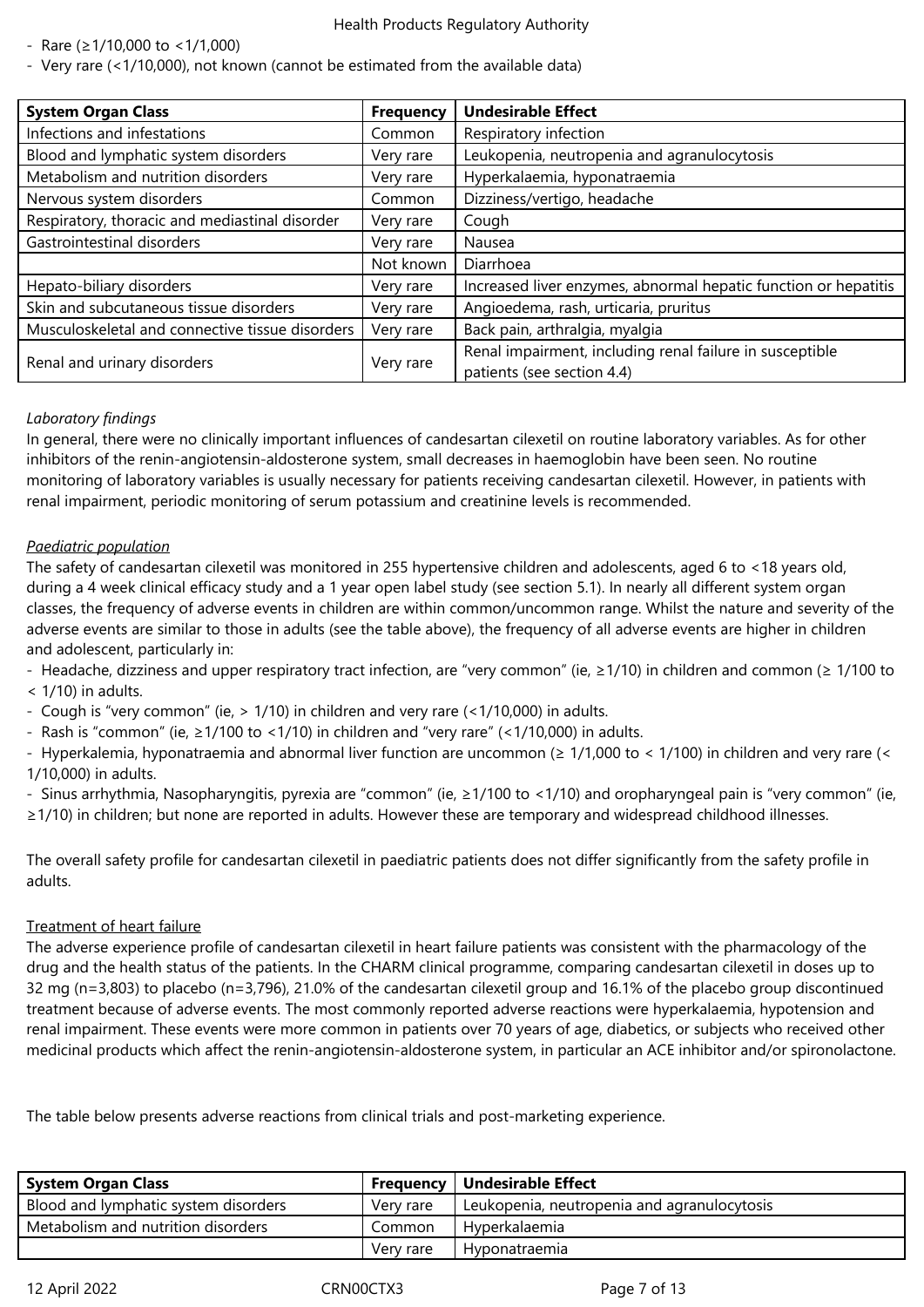| Gastrointestinal disorders                      | Very rare | Nausea                                                            |
|-------------------------------------------------|-----------|-------------------------------------------------------------------|
| Hepato-biliary disorders                        | Very rare | Increased liver enzymes, abnormal hepatic function or hepatitis   |
| Skin and subcutaneous tissue disorders          | Very rare | Angioedema, rash, urticaria, pruritus                             |
| Musculoskeletal and connective tissue disorders | Very rare | Back pain, arthralgia, myalgia                                    |
| Renal and urinary disorders                     | Common    | Renal impairment, including renal failure in susceptible patients |
|                                                 |           | (see section 4.4)                                                 |

# *Laboratory findings*

Hyperkalaemia and renal impairment are common in patients treated with Candesartan Krkafor the indication of heart failure. Periodic monitoring of serum creatinine and potassium is recommended (see section 4.4).

# Reporting of suspected adverse reactions

Reporting suspected adverse reactions after authorisation of the medicinal product is important. It allows continued monitoring of the benefit/risk balance of the medicinal product. Healthcare professionals are asked to report any suspected adverse reactions via: HPRA Pharmacovigilance

Website: www.hpra.ie

# **4.9 Overdose**

# **Sympto[ms](http://www.hpra.ie/)**

Based on pharmacological considerations, the main manifestation of an overdose is likely to be symptomatic hypotension and dizziness. In individual case reports of overdose (of up to 672 mg candesartan cilexetil), patient recovery was uneventful.

## **Management**

If symptomatic hypotension should occur, symptomatic treatment should be instituted and vital signs monitored. The patient should be placed supine with the legs elevated. If this is not sufficient, plasma volume should be increased by infusion of, for example, isotonic saline solution. Sympathomimetic medicinal products may be administered if the above-mentioned measures are not sufficient.

Candesartan is not removed by haemodialysis.

# **5 PHARMACOLOGICAL PROPERTIES**

# **5.1 Pharmacodynamic properties**

Pharmacotherapeutic group: Angiotensin II antagonists, plain, ATC code: C09CA06.

# Mechanism of action

Angiotensin II is the primary vasoactive hormone of the renin-angiotensin-aldosterone system and plays a role in the pathophysiology of hypertension, heart failure and other cardiovascular disorders. It also has a role in the pathogenesis of end organ hypertrophy and damage. The major physiological effects of angiotensin II, such as vasoconstriction, aldosterone stimulation, regulation of salt and water homeostasis and stimulation of cell growth, are mediated via the type 1 (AT<sub>1</sub>) receptor.

#### Pharmacodynamic effects

Candesartan cilexetil is a prodrug suitable for oral use. It is rapidly converted to the active substance, candesartan, by ester hydrolysis during absorption from the gastrointestinal tract. Candesartan is an AIIRA, selective for  $AT_1$  receptors, with tight binding to and slow dissociation from the receptor. It has no agonist activity.

Candesartan does not inhibit ACE, which converts angiotensin I to angiotensin II and degrades bradykinin. There is no effect on ACE and no potentiation of bradykinin or substance P. In controlled clinical trials comparing candesartan with ACE inhibitors, the incidence of cough was lower in patients receiving candesartan cilexetil. Candesartan does not bind to or block other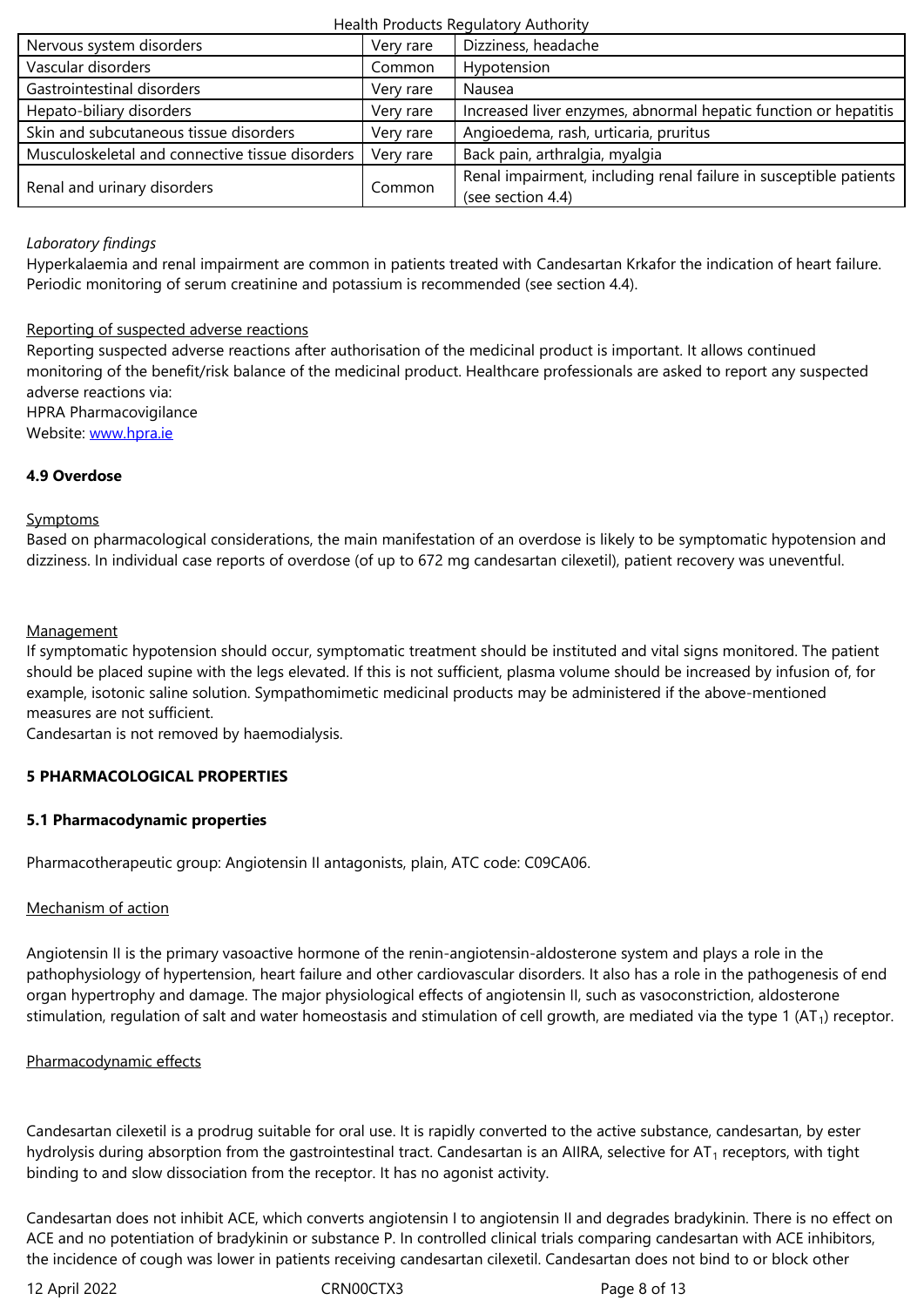hormone receptors or ion channels known to be important in cardiovascular regulation. The antagonism of the angiotensin II  $(AT<sub>1</sub>)$  receptors results in dose related increases in plasma renin levels, angiotensin I and angiotensin II levels, and a decrease in plasma aldosterone concentration.

Clinical efficacy and safety

# **Hypertension**

In hypertension, candesartan causes a dose-dependent, long-lasting reduction in arterial blood pressure. The antihypertensive action is due to decreased systemic peripheral resistance, without reflex increase in heart rate. There is no indication of serious or exaggerated first dose hypotension or rebound effect after cessation of treatment.

After administration of a single dose of candesartan cilexetil, onset of antihypertensive effect generally occurs within 2 hours. With continuous treatment, most of the reduction in blood pressure with any dose is generally attained within four weeks and is sustained during long-term treatment. According to a meta-analysis, the average additional effect of a dose increase from 16 mg to 32 mg once daily was small. Taking into account the inter-individual variability, a more than average effect can be expected in some patients. Candesartan cilexetil once daily provides effective and smooth blood pressure reduction over 24 hours with little difference between maximum and trough effects during the dosing interval. The antihypertensive effect and tolerability of candesartan and losartan were compared in two randomised, double-blind studies in a total of 1,268 patients with mild to moderate hypertension. The trough blood pressure reduction (systolic/diastolic) was 13.1/10.5 mmHg with candesartan cilexetil 32 mg once daily and 10.0/8.7 mmHg with losartan potassium 100 mg once daily (difference in blood pressure reduction 3.1/1.8 mmHg, p<0.0001/p<0.0001).

When candesartan cilexetil is used together with hydrochlorothiazide, the reduction in blood pressure is additive. An increased antihypertensive effect is also seen when candesartan cilexetil is combined with amlodipine or felodipine. Medicinal products that block the renin-angiotensin-aldosterone system have less pronounced antihypertensive effect in black patients (usually a low-renin population) than in non-black patients. This is also the case for candesartan. In an open-label clinical experience trial in 5,156 patients with diastolic hypertension, the blood pressure reduction during candesartan treatment was significantly less in black than non-black patients (14.4/10.3 mmHg vs 19.0/12.7 mmHg, p<0.0001/p<0.0001).

Candesartan increases renal blood flow and either has no effect on, or increases glomerular filtration rate while renal vascular resistance and filtration fraction are reduced. In a 3-month clinical study in hypertensive patients with type 2 diabetes mellitus and microalbuminuria, antihypertensive treatment with candesartan cilexetil reduced urinary albumin excretion (albumin/creatinine ratio, mean 30%, 95%CI 15-42%). There are currently no data on the effect of candesartan on the progression to diabetic nephropathy.

The effects of candesartan cilexetil 8-16 mg (mean dose 12 mg) once daily, on cardiovascular morbidity and mortality were evaluated in a randomised clinical trial with 4,937 elderly patients (aged 70-89 years; 21% aged 80 or above) with mild to moderate hypertension followed for a mean of 3.7 years (Study on COgnition and Prognosis in the Elderly). Patients received candesartan cilexetil or placebo with other antihypertensive treatment added as needed. The blood pressure was reduced from 166/90 to 145/80 mmHg in the candesartan group, and from 167/90 to 149/82mmHg in the control group. There was no statistically significant difference in the primary endpoint, major cardiovascular events (cardiovascular mortality, non-fatal stroke and non-fatal myocardial infarction). There were 26.7 events per 1000 patient-years in the candesartan group versus 30.0 events per 1000 patient-years in the control group (relative risk 0.89, 95% CI 0.75 to 1.06, p=0.19).

# *Paediatric population – hypertension*

The antihypertensive effects of candesartan were evaluated in hypertensive children aged 1 to <6 years and 6 to <17 years in two randomised, double-blind multicentre, 4 week dose ranging studies.

In children aged 1 to <6 years, 93 patients, 74% of whom had renal disease, were randomised to receive an oral dose of candesartan cilexetil suspension 0.05, 0.20 or 0.40 mg/kg once daily. The primary method of analysis was slope of the change in systolic blood pressure (SBP) as a function of dose. SBP and diastolic blood pressure (DBP) decreased 6.0/5.2 to 12.0/11.1 mmHg from baseline across the three doses of candesartan cilexetil. However, since there was no placebo group, the true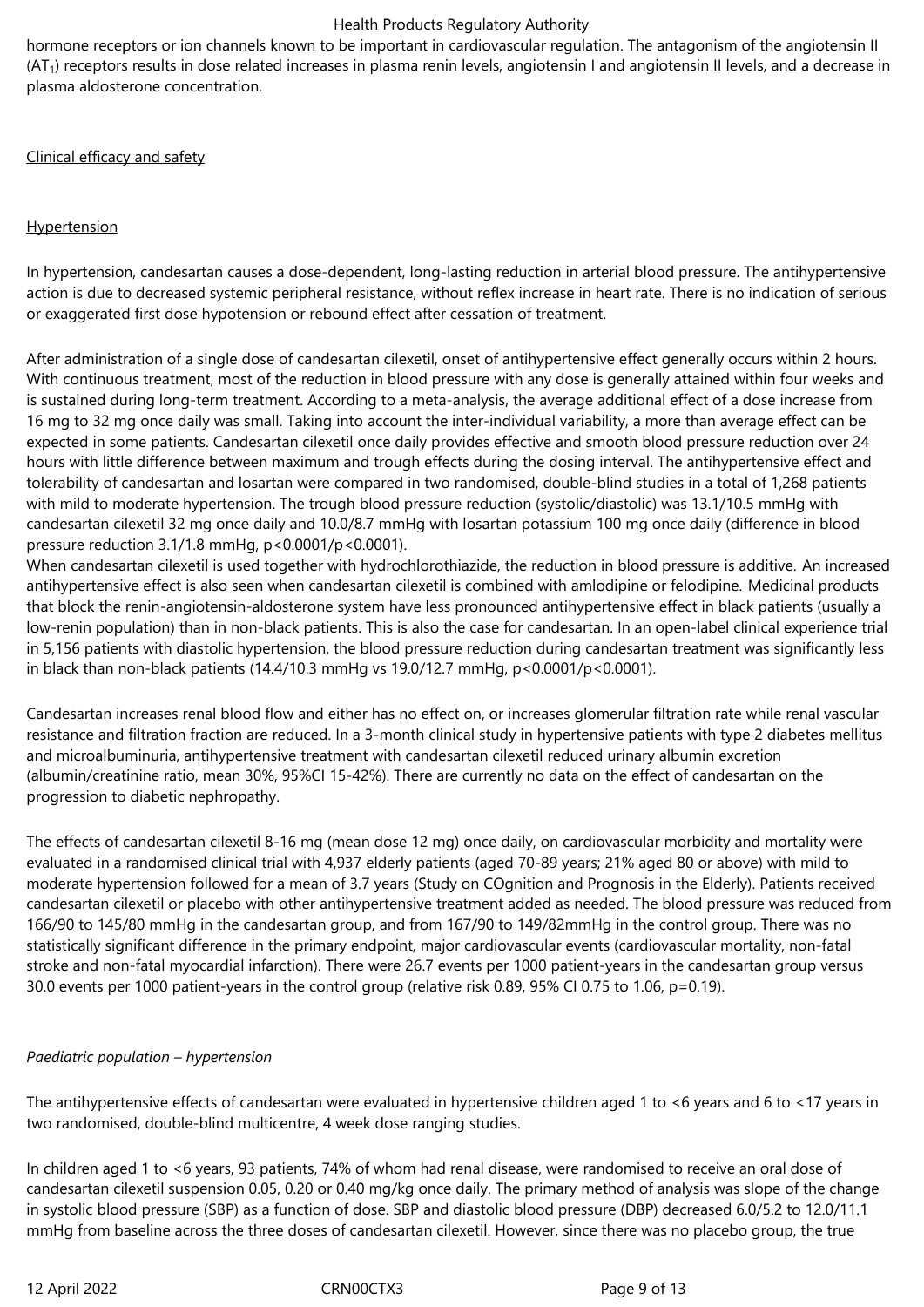magnitude of blood pressure effect remains uncertain which makes a conclusive assessment of benefit-risk balance difficult in this age group.

In children aged 6 to <17 years, 240 patients were randomised to receive either placebo or low, medium, or high doses of candesartan cilexetil in a ratio of 1: 2: 2: 2. For children who weighed < 50 kg, the doses of candesartan cilexetil were 2, 8, or 16 mg once daily. In children who weighed > 50 kg, the candesartan cilexetil doses were 4, 16 or 32 mg once daily. Candesartan at pooled doses reduced SiSBP by 10.2 mmHg (P< 0.0001) and SiDBP (P=0.0029) by 6.6 mmHg, from the base line. In the placebo group, there was also a reduction of 3.7 mmHg in SiSBP (p=0.0074) and 1.80 mmHg for SiDBP (p=0.0992) from the baseline. Despite the large placebo effect, all individual candesartan doses (and all doses pooled) were significantly superior to placebo. Maximum response in reduction of blood pressure in children below and above 50 kg was reached at 8mg and 16 mg doses, respectively and the effect plateaued after that point. Of those enrolled, 47% were black patients and 29% were female; mean age +/- SD was 12.9 +/- 2.6 years.

In children aged 6 to < 17 years there was a trend for a lesser effect on blood pressure in black patients compared to non-black patients.

## Heart failure

Treatment with candesartan cilexetil reduces mortality, reduces hospitalisation due to heart failure and improves symptoms in patients with left ventricular systolic dysfunction as shown in the Candesartan in Heart failure – Assessment of Reduction in Mortality and morbidity (CHARM) programme.

This placebo controlled, double-blind study programme in chronic heart failure (CHF) patients with NYHA functional class II to IV consisted of three separate studies: CHARM-Alternative (n=2,028) in patients with LVEF ≤ 40% not treated with an ACE inhibitor because of intolerance (mainly due to cough, 72%), CHARM-Added (n=2,548) in patients with LVEF ≤ 40% and treated with an ACE inhibitor, and CHARM-Preserved (n=3,023) in patients with LVEF > 40%. Patients on optimal CHF therapy at baseline were randomised to placebo or candesartan cilexetil (titrated from 4 mg or 8 mg once daily to 32 mg once daily or the highest tolerated dose, mean dose 24 mg) and followed for a median of 37.7 months. After 6 months of treatment 63% of the patients still taking candesartan cilexetil (89%) were at the target dose of 32 mg.

In CHARM-Alternative, the composite endpoint of cardiovascular mortality or first CHF hospitalisation was significantly reduced with candesartan in comparison with placebo (hazard ratio (HR) 0.77, 95% CI 0.67-0.89, p<0.001). This corresponds to a relative risk reduction of 23%. Of candesartan patients 33.0% (95%CI: 30.1 to 36.0) and of placebo patients 40.0% (95%CI: 37.0 to 43.1) experienced this endpoint, absolute difference 7.0% (95%CI: 11.2 to 2.8). Fourteen patients needed to be treated for the duration of the study to prevent one patient from dying of a cardiovascular event or being hospitalised for treatment of heart failure. The composite endpoint of all-cause mortality or first CHF hospitalisation was also significantly reduced with candesartan HR 0.80 (95% CI0.70-0.92, p=0.001). Of candesartan patients 36.6% (95%CI: 33.7 to 39.7) and of placebo patients 42.7% (95%CI: 39.6 to 45.8) experienced this endpoint, absolute difference 6.0% (95%CI: 10.3 to 1.8). Both the mortality and morbidity (CHF hospitalisation) components of these composite endpoints contributed to the favourable effects of candesartan. Treatment with candesartan cilexetil resulted in improved NYHA functional class (p=0.008).

In CHARM-Added, the composite endpoint of cardiovascular mortality or first CHF hospitalisation was significantly reduced with candesartan in comparison with placebo HR 0.85 (95%CI 0.75-0.96, p=0.011). This corresponds to a relative risk reduction of 15%. Of candesartan patients 37.9% (95%CI: 35.2 to 40.6) and of placebo patients 42.3% (95%CI: 39.6 to 45.1) experienced this endpoint, absolute difference 4.4% (95%CI: 8.2 to 0.6). Twenty-three patients needed to be treated for the duration of the study to prevent one patient from dying of a cardiovascular event or being hospitalised for treatment of heart failure. The composite endpoint of all-cause mortality or first CHF hospitalisation was also significantly reduced with candesartan HR 0.87 (95%CI 0.78-0.98, p=0.021). Of candesartan patients 42.2% (95%CI: 39.5 to 45.0) and of placebo patients 46.1% (95%CI: 43.4 to 48.9) experienced this endpoint, absolute difference 3.9% (95%CI: 7.8 to 0.1). Both the mortality and morbidity components of these composite endpoints contributed to the favourable effects of candesartan. Treatment with candesartan cilexetil resulted in improved NYHA functional class (p=0.020).

In CHARM-Preserved, no statistically significant reduction was achieved in the composite endpoint of cardiovascular mortality or first CHF hospitalisation, HR 0.89, 95%CI 0.77-1.03, p=0.118).

All-cause mortality was not statistically significant when examined separately in each of the three CHARM studies. However, all-cause mortality was also assessed in pooled populations, CHARM-Alternative and CHARM-Added, HR 0.88, (95% CI 0.79-0.98, p=0.018) and all three studies HR 0.91 (95%CI 0.83-1.00, p=0.055).

The beneficial effects of candesartan were consistent irrespective of age, gender and concomitant medication. Candesartan was effective also in patients taking both beta-blockers and ACE inhibitors at the same time, and the benefit was obtained whether or not patients were taking ACE inhibitors at the target dose recommended by treatment guidelines.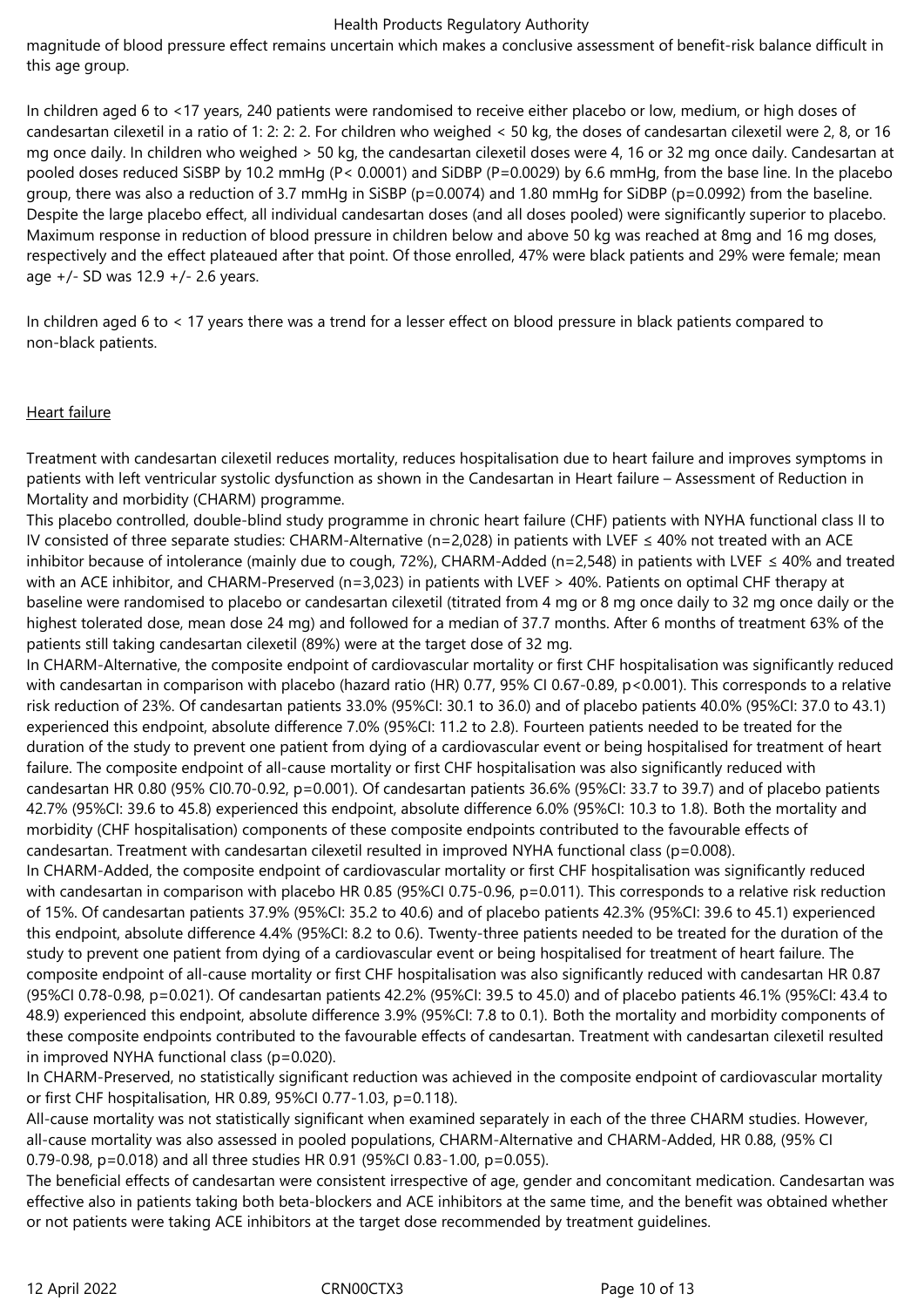In patients with CHF and depressed left ventricular systolic function (left ventricular ejection fraction, LVEF ≤40%), candesartan decreases systemic vascular resistance and pulmonary capillary wedge pressure, increases plasma renin activity and angiotensin II concentration, and decreases aldosterone levels.

# Dual blockade of the renin-angiotensin-aldosterone system (RAAS)

Two large randomised, controlled trials (ONTARGET (ONgoing Telmisartan Alone and in combination with Ramipril Global Endpoint Trial) and VA NEPHRON-D (The Veterans Affairs Nephropathy in Diabetes)) have examined the use of the combination of an ACE-inhibitor with an angiotensin II receptor blocker.

ONTARGET was a study conducted in patients with a history of cardiovascular or cerebrovascular disease, or type 2 diabetes mellitus accompanied by evidence of end-organ damage. VA NEPHRON-D was a study in patients with type 2 diabetes mellitus and diabetic nephropathy.

These studies have shown no significant beneficial effect on renal and/or cardiovascular outcomes and mortality, while an increased risk of hyperkalaemia, acute kidney injury and/or hypotension as compared to monotherapy was observed. Given their similar pharmacodynamic properties, these results are also relevant for other ACE-inhibitors and angiotensin II receptor blockers.

ACE-inhibitors and angiotensin II receptor blockers should therefore not be used concomitantly in patients with diabetic nephropathy.

ALTITUDE (Aliskiren Trial in Type 2 Diabetes Using Cardiovascular and Renal Disease Endpoints) was a study designed to test the benefit of adding aliskiren to a standard therapy of an ACE-inhibitor or an angiotensin II receptor blocker in patients with type 2 diabetes mellitus and chronic kidney disease, cardiovascular disease, or both. The study was terminated early because of an increased risk of adverse outcomes. Cardiovascular death and stroke were both numerically more frequent in the aliskiren group than in the placebo group and adverse events and serious adverse events of interest (hyperkalaemia, hypotension and renal dysfunction) were more frequently reported in the aliskiren group than in the placebo group.

## **5.2 Pharmacokinetic properties**

## Absorption and distribution

Following oral administration, candesartan cilexetil is converted to the active substance candesartan. The absolute bioavailability of candesartan is approximately 40% after an oral solution of candesartan cilexetil. The relative bioavailability of the tablet formulation compared with the same oral solution is approximately 34% with very little variability. The estimated absolute bioavailability of the tablet is therefore 14%. The mean peak serum concentration ( $C_{max}$ ) is reached 3-4 hours following tablet intake. The candesartan serum concentrations increase linearly with increasing doses in the therapeutic dose range. No gender related differences in the pharmacokinetics of candesartan have been observed. The area under the serum concentration *versus* time curve (AUC) of candesartan is not significantly affected by food.

Candesartan is highly bound to plasma protein (more than 99%). The apparent volume of distribution of candesartan is 0.1 l/kg. The bioavailability of candesartan is not affected by food.

#### Biotransformation and elimination

Candesartan is mainly eliminated unchanged via urine and bile and only to a minor extent eliminated by hepatic metabolism (CYP2C9). Available interaction studies indicate no effect on CYP2C9 and CYP3A4. Based on *in vitro* data, no interaction would be expected to occur *in vivo* with drugs whose metabolism is dependent upon cytochrome P450 isoenzymes CYP1A2, CYP2A6, CYP2C9, CYP2C19, CYP2D6, CYP2E1 or CYP3A4. The terminal half-life of candesartan is approximately 9 hours. There is no accumulation following multiple doses.

Total plasma clearance of candesartan is about 0.37 ml/min/kg, with a renal clearance of about 0.19 ml/min/kg. The renal elimination of candesartan is both by glomerular filtration and active tubular secretion. Following an oral dose of <sup>14</sup>C-labelled candesartan cilexetil, approximately 26% of the dose is excreted in the urine as candesartan and 7% as an inactive metabolite while approximately 56% of the dose is recovered in the faeces as candesartan and 10% as the inactive metabolite.

#### Pharmacokinetics in special populations

In the elderly (over 65 years)  $C_{max}$  and AUC of candesartan are increased by approximately 50% and 80%, respectively in comparison to young subjects. However, the blood pressure response and the incidence of adverse events are similar after a given dose of candesartan cilexetil in young and elderly patients (see section 4.2).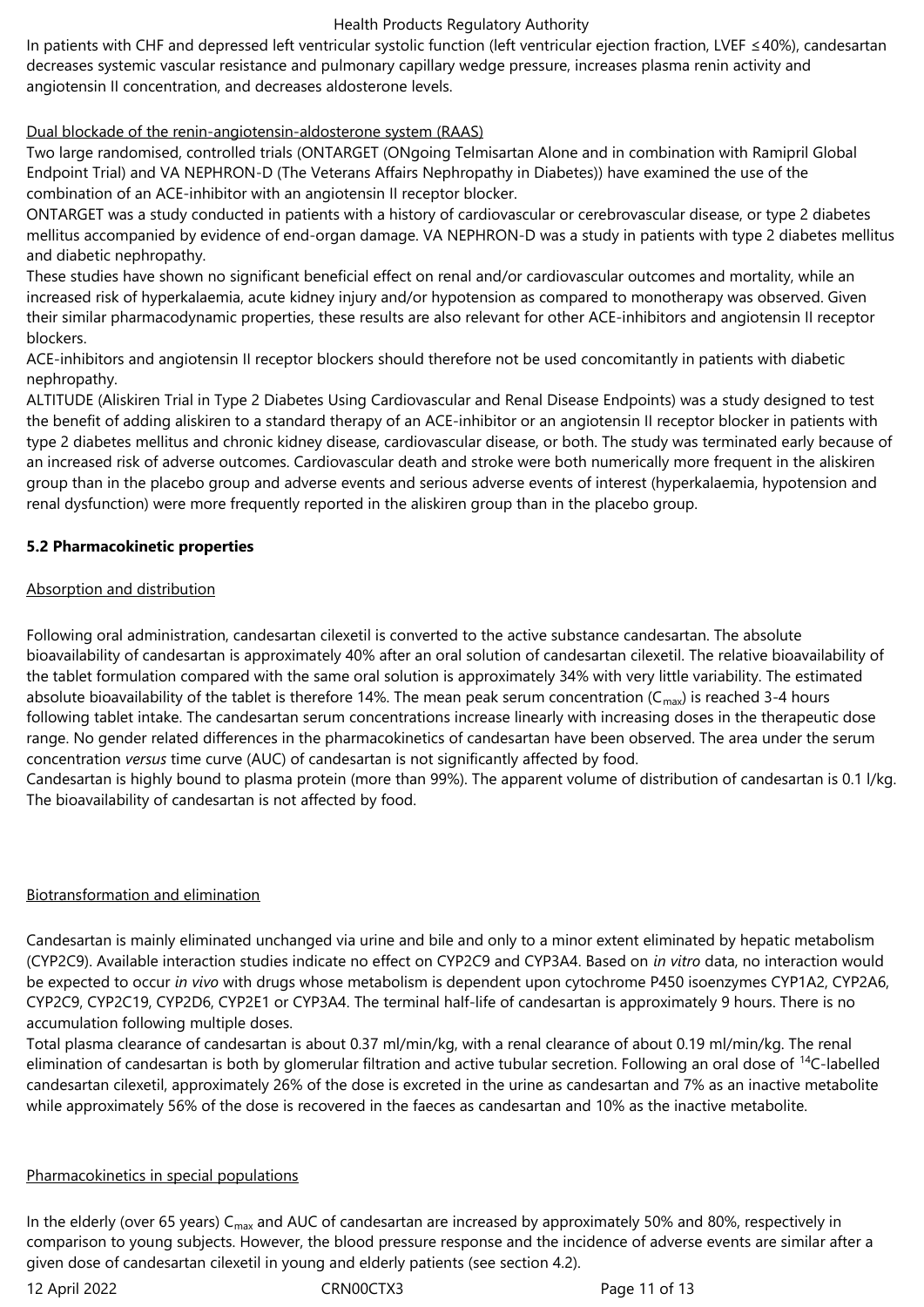In patients with mild to moderate renal impairment  $C_{\text{max}}$  and AUC of candesartan increased during repeated dosing by approximately 50% and 70%, respectively, but  $t_{1/2}$  was not altered, compared to patients with normal renal function. The corresponding changes in patients with severe renal impairment were approximately 50% and 110%, respectively. The terminal  $t_{1/2}$  of candesartan was approximately doubled in patients with severe renal impairment. The AUC of candesartan in patients undergoing haemodialysis was similar to that in patients with severe renal impairment.

In two studies, both including patients with mild to moderate hepatic impairment, there was an increase in the mean AUC of candesartan of approximately 20% in one study and 80% in the other study (see section 4.2). There is no experience in patients with severe hepatic impairment.

### *Paediatric population*

The Pharmacokinetic properties of candesartan were evaluated in hypertensive children aged 1 to <6 years and 6 to <17 years in two single dose PK studies.

In children aged 1 to <6 years, 10 children weighing 10 to <25 kg received a single dose of 0.2 mg/kg, oral suspension. There was no correlation between Cmax and AUC with age or weight. No clearance data has been collected; therefore the possibility of a correlation between clearance and weight/age in this population is unknown.

In children aged 6 to <17 years, 22 children received a single dose of 16 mg tablet. There was no correlation between Cmax and AUC with age. However weight seems to significantly correlate with Cmax ( $p=0.012$ ) and AUC ( $p=0.011$ ). No clearance data, has been collected, therefore the possibility of a correlation between clearance and weight/age in this population is unknown.

Children >6 years of age had exposure similar to adults given the same dose.

The pharmacokinetics of candesartan cilexetil have not been investigated in paediatric patients <1 year of age.

## **5.3 Preclinical safety data**

There was no evidence of abnormal systemic or target organ toxicity at clinically relevant doses. In preclinical safety studies candesartan had effects on the kidneys and on red cell parameters at high doses in mice, rats, dogs and monkeys. Candesartan caused a reduction of red blood cell parameters (erythrocytes, haemoglobin, haematocrit). Effects on the kidneys (such as interstitial nephritis, tubular distension, basophilic tubules; increased plasma concentrations of urea and creatinine) were induced by candesartan which could be secondary to the hypotensive effect leading to alterations of renal perfusion. Furthermore, candesartan induced hyperplasia/hypertrophy of the juxtaglomerular cells. These changes were considered to be caused by the pharmacological action of candesartan. For therapeutic doses of candesartan in humans, the hyperplasia/hypertrophy of the renal juxtaglomerular cells does not seem to have any relevance.

In preclinical studies in normotensive neonatal and juvenile rats, candesartan caused a reduction in body weight and heart weight. As in adult animals, these effects are considered to result from the pharmacological action of candesartan. At the lowest dose of 10 mg/kg exposure to candesartan was between 12 and 78 times the levels found in children aged 1 to <6 who received candesartan cilexetil at a dose of 0.2 mg/kg and 7 to 54 times those found in children aged 6 to <17 who received candesartan cilexetil at a dose of 16 mg. As a no observed effect level was not identified in these studies, the safety margin for the effects on heart weight and the clinical relevance of the finding is unknown.

Fetotoxicity has been observed in late pregnancy (see section 4.6).

Data from *in vitro* and *in vivo* mutagenicity testing indicate that candesartan will not exert mutagenic or clastogenic activities under conditions of clinical use.

There was no evidence of carcinogenicity.

The renin- angiotensin- aldosterone system plays a critical role in kidney development in utero. Renin‑ angiotensin‑ aldosterone system blockade has been shown to lead to abnormal kidney development in very young mice. Administering drugs that act directly on the renin‑ angiotensin‑ aldosterone system can alter normal renal development. Therefore, children aged less than 1 year should not receive candesartan (see section 4.3).